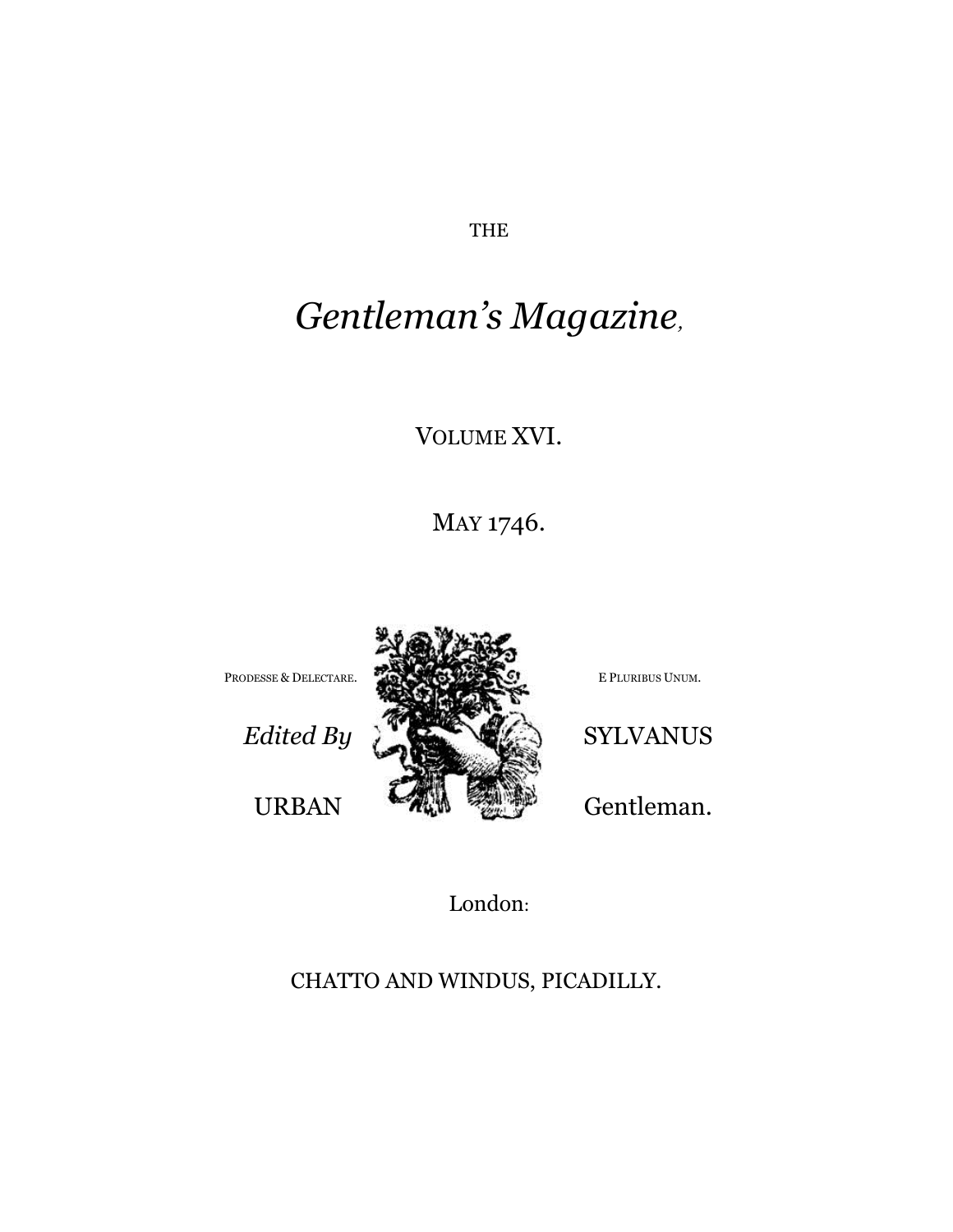## Historical Chronicle, May 1746

Two constables, and a deputy constable were brought to town from *Manchester*  under a strong guard of soldiers, to answer for their behaviour while the rebels were there.

#### THURSDAY 15.

The lords examin'd a number of witnesses who had also been examin'd by the commons, against the persons included in the bill of attainder; whose names follow:

lexander, Earl of Kellie.

Alexander, Earl of Kellie.<br>William, Viscount Strathallan.

Alexander, lord Pitsligo.

David Wemyss, Esq; called lord Elcho, eldest son and heir apparent to James, E. of Wemyss.

Ja. Drummond, Esq; eldest son of Ld. Strathallan.

Simon Fraser, Esq: eldest son of lord Lovat. George Murray, Esq; brother to the D. of Athol.

Lewis Gordon, Esq; brother to the D. of Gordon.

James Drummond, called duke of Perth. James Graham, called viscount of Dundee. John Nairn, called lord Nairn.

David Ogilvie, called lord Ogilvie.

John Drummond, called lord John

Drummond, brother to the titular duke of Perth.

Robert Mercer, Esq; alias Nairn of Aldie. 8ir William Gordon, of Park.

John Murray, of Broughton, Esq; Gordon the elder, of Glenbucket.

Cameron the younger, of Lochiel.

Dr Archibald Cameron, brother of Lochiel.

Lodovick Cameron, of Tor-castle.

Alexander Cameron, of Dungallon. Donald MacDonald the younger, of

Clanronald.

Donald Mac Donald, of Lochgarie.

Alexander Mac Donald, of Keppoch. Archibald Mac Donald, of Barrisdale.

Alexander Mac Donald, of Glencoe.

Evan Mac Pherson, of Clunie.

Lauchlan Mac Lauchlan, of Castle Lauchlan. John Mac Kinnon, of Mac Kinnon.

### FRIDAY *May* 2.

At a court martial held on board the *Marlborough* at *Spithead,* Commodore *Wyndham* president, to enquire into the loss of the *Hazard* sloop of war, taken by the rebels in *Montrose* harbour *(See our last Supplement, p.* 694.) the captain and Lieut. were both cashier'd, as coming under the 10th article of war; the gunner and boatswain were reprimanded, and the rest acquitted.

#### SATURDAY 3.

The lord mayor, aldermen, and common council of *London,* waited on his majesty with their address. *See p.* 243. Six pieces of cannon were sent from *Woolwich,* to be planted on a new fort lately built near *Dungeness* for the security of the coast.

## MONDAY<sub>5</sub>.

Experiments were made on *Wimbledon*  common before Gen. *Ligonier,* and other persons of distinction, with 4 small cannon of a new contrivance, upon one light carriage, which was drawn by one man from place to place. Each piece discharged either near a pound ball, or from 14 to 24 musket balls. And they were judged very useful.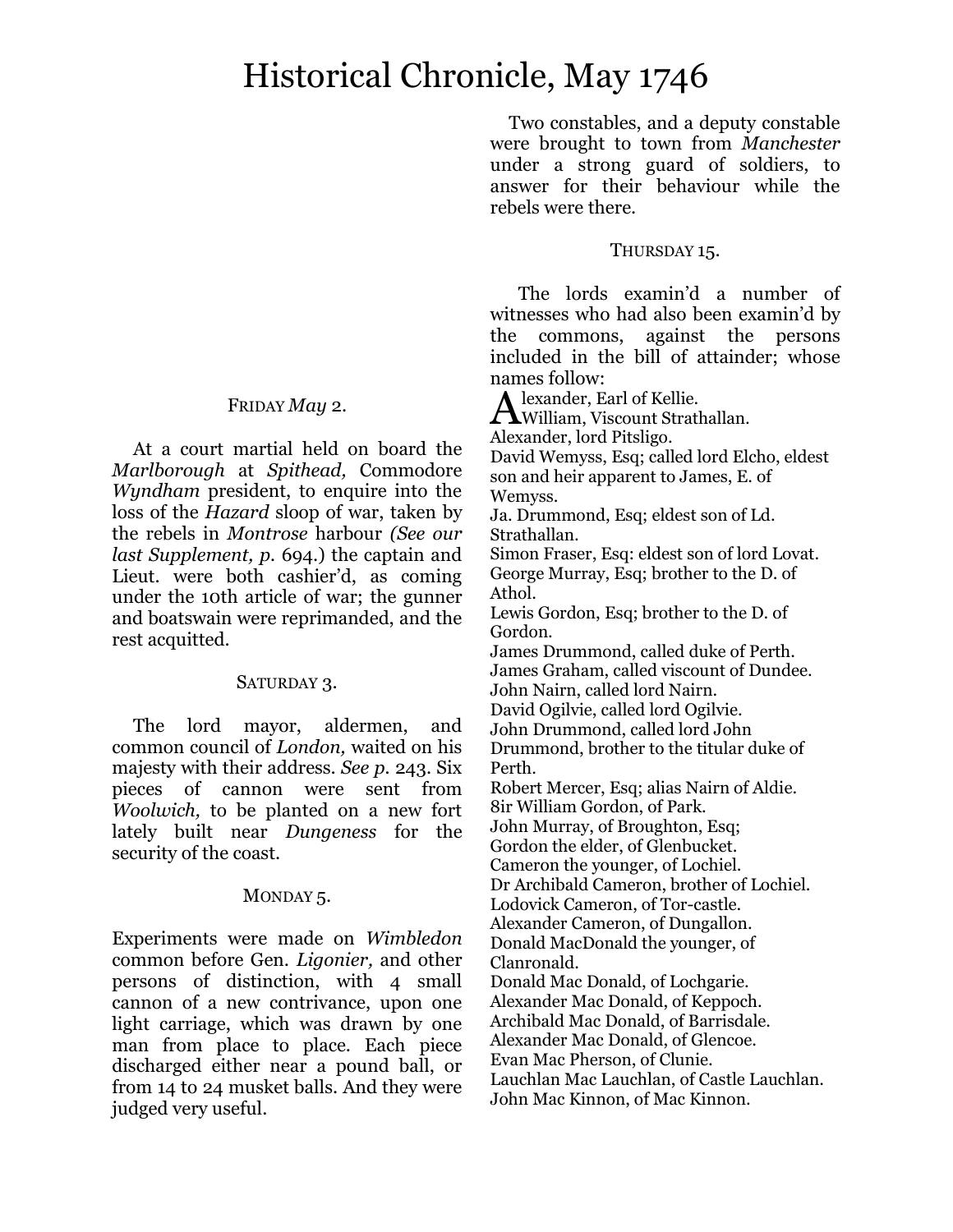Charles Stewart, of Ardshiel. G. Lockhart, el. son of G. Lockhart of Carnwath Laurence Oliphant the elder, of Gask. Laurence Oliphant, the younger, of Gask. James Graham the younger, of Airth. John Stewart, called John Roy Stewart. Francis Farquharson, of Monalterye. Alexander Mac Gilivrae, of Drumaglash. Lauchlan Mac Intosh, merchant of Inverness. Malcolm Ross, of Pitcalny. Alexander Mac Leod. John Ray, of Restalrig, writer to the signet. Andrew Lunsdale, otherwise Lumsdain. William Fidler, clerk in the Auditor's office.

#### SATURDAY 17.

The sessions ended at the *Old Bailey* when *Wm. Russel*, an attorney's clerk in *Air-street, Piccadilly*, for two robberies on the highway; *Samuel Prigg*s, a plaisterer and pawnbroker in *Bell-lane, Spittlefields*, for stabbing *Tho. Garle* with a knife, that he immediately dy'd; and *Samuel Watson* for a street robbery, received sentence of death.—The rebel prisoners taken at Carlisle, were brought to the bar, and the attorney general not being prepared to prosecute them, they were remanded into custody.

#### SUNDAY 18.

Aaron Levi, a jew, deputy-keeper of *Wood-str*. compter, was baptiz'd according to the rites of the church of England.

#### THURSDAY 22.

The corpse of the late D. of *Ormond*, brought over from *France*, after lying in state in the *Jerusalem* chamber, *Westminster Abbey*, was interr'd with great solemnity in the *Ormond* vault,

#### THURSDAY 29.

The Earls of *Cromarty* and *Kilmarnock,*  and the Lord *Balmerino* were, brought up the river in the *Chatham* yacht, and committed prisoners to the *Tower. Gaz.*

#### *Portsmouth,* FRIDAY 30.

A great number of women have enlisted on board the fleet bound for Cape *Breton,*  and continue to enter daily. They are allow'd ten pounds each and, their provisions during the passage, and when they arrive are to receive further encouragement.——Here are also several more transport ships, on board of which are embarked nine companies of foot belonging to the regiments that engaged with the rebels at *Preston-Pans,* Ld. *John Murray's* Highland regiment, *Powlet's*  marines, *&c.* and are to be commanded by Gen. *Sinclair,* with the newly created Brigadier Generals *O Farrell, Richbell,*  and *Graham,* Col. *Holmes,* and several other officers. Also, Captain *Chambers*  company of matrosses, bombardiers, *&c*. amounting to 140 men, goes with them.

#### SATURDAY 31.

The *Dobbs* galley and *California* pass'd by *Yarmouth* under the convoy of the *Loo,*  of 40 guns, on their voyage to find out the N.W. passage by *Hudson's* straits.

*Kingston in Jamaica, March* 12.

The 15th ult. arrived a flag of truce from *Carthagena,* with advice that commodore *Barnet* was in the *South Seas,* and had taken four ships worth 8,ooo,ooo pieces of eight.—We have the largest crop of sugar this year ever known.

*Extract of a Letter from* Inverness, *by a Gentleman of the Army to his Friend in*  London.

 $\int \mathbf{E}$  drew up in line of battle twice on our march, and each time we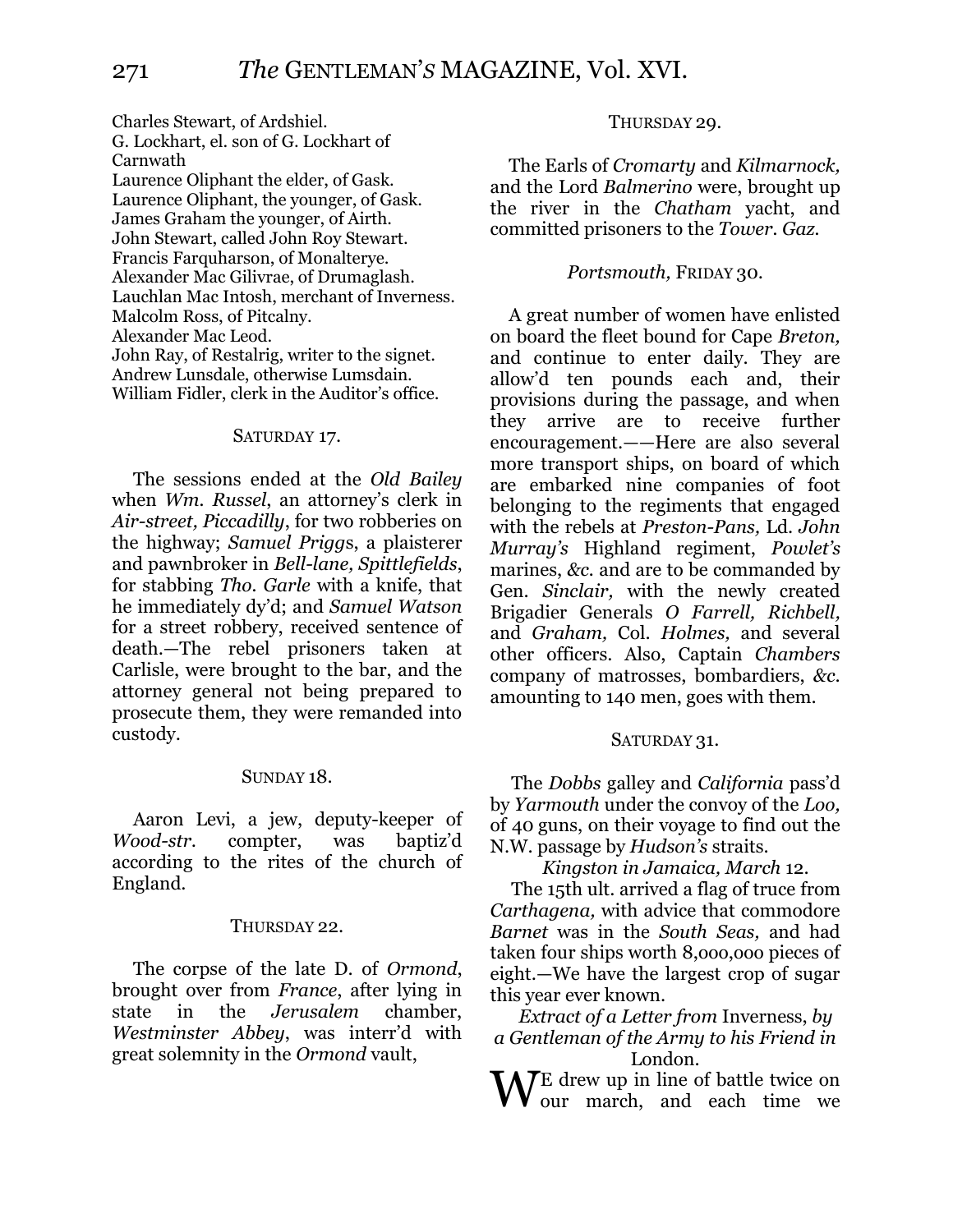thought we were near the enemy; tho', I suppose, the duke's reason for doing it was to let the men see they were to engage that day, and that the lines, when there was occasion, might the more readily form.

On our approach near the enemy, the army was formed in an instant; and his royal highness rode along the lines, speaking to every battalion, yea, almost to every platoon. Had you seen him, as I did, you could never forget him. His presence and intrepid behaviour was enough to inspire the most pusillanimous with courage; and undoubtedly had a wonderful effect. *Depend* (said he to the men as he rode by me) *depend, my lads,*  on *your bayonets: let them mingle with you*; *let them knew the men they have to deal with.* We were now within sight of the enemy, who appeared very regularly drawn up on a rising ground.—We remained viewing each other for some time when the enemy made some motion as if they intended to attack our right flank; which occasioned the duke to cause the two battalions on the right of the near line, to march up to the right of the front, to secure that flank. At about a quarter after one, the enemy began to cannonade us, aiming, it's believ'd, their first shot at the duke's person, whom they might easily distinguish by their glasses; but our cannon soon returned the compliment, and you might easily perceive it put them into some disorder. Whether this occasioned them to alter their measures I don't know, for, by their disposition, it rather appeared they intended we should attack them; but their cannon, after some discharges without any great effect, ceased firing, and their front line advanced on us with great swiftness, and great appearance of resolution, inclining, as they came on, towards our left; our cannon, loaded with grape-shot, playing

on them the whole time with great execution. We received them with the full discharge of the fire of our front line, and kept such a brisk and continual fire on them, that it was impossible for men, whose dependance was chiefly on their swords, and who therefore fired very little, and that very badly, to sustain it: however, their right being composed chiefly of gentlemen, and being very numerous, purposely for the attack of our left flank, on which they intended to make their greatest effort, broke in on *Barrel's*  regiment, notwithstanding their fire, but they received them very gallantly at the point of their bayonets; and the regiment on the left of the second line sustaining *Barrel's,* the rebels, at last, gave way, in the greatest hurry and confusion imaginable; and scarce was their flight begun before they were out of our fight, their rear-line never offering to sustain them: but our horse and dragoons, who, during the action, were posted in the rear, pursued them very briskly, and cut down great numbers without the least opposition.——Every body allowed, who saw them dead in the field of battle, that men of a larger sue, larger limbs, and better proportioned, could not be found. They promised each man of their army five pounds, if they got the victory.—They were 9000 men, whereof 4800 were Highlanders; and I am confident we were not 7000.—A day or two after the battle, large detachments were sent out, who killed some, and brought in several prisoners, among whom was the lady *Mackintosh,* a woman of a masculine spirit, who raised the clan of that name, notwithstanding her husband was in lord *Loudoun's* army. She behaved quite undaunted, and with great unconcern. She said we had made a sad slaughter of her regiment, for that all her officers were killed, except three.—Our men got the plunder of the field, but it was not very